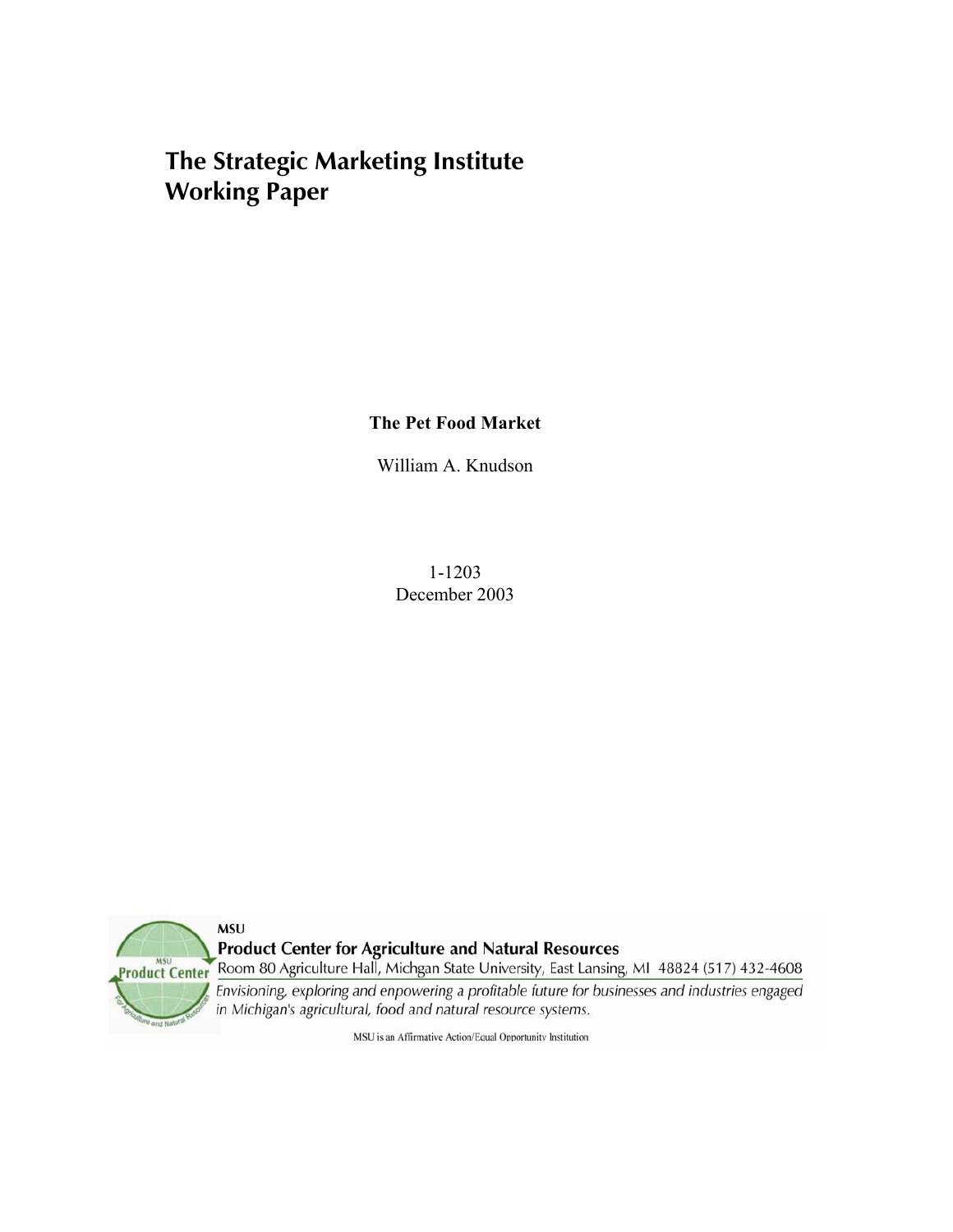## **INTRODUCTION**

The pet food industry is a major industry in the U.S. and it is one of the few food industries that is undergoing sustained growth. According to the American Pet Product Manufacturers Association (APPMA) 13 billion dollars will be spent on pet food in 2003 (APPMA b, p. 1). In 2002, dog food sales were 8.02 billion dollars and cat food sales were 4.20 billion dollars. These figures represent an increase of 9.7 percent for dog food and 8.2 percent for cat food from 1999 (Mint*e*l, p. 17).

There are several reasons for this fact. Most households still have children in them. Households with children are more likely to have pets than those who do not. Furthermore, more and more people are living by themselves. While people living by themselves are less likely to own a pet, they are more likely to spend more on their pet if they do own one. Another factor affecting the pet food industry is the fact that increasingly pets are no longer considered animals but are considered by of the family. These trends will likely continue into the near future

This paper will analyze the pet food industry in some detail. The paper will analyze demand drivers, the structure of the industry and outlets for pet food. Implications for potential entrants into the industry will also be considered. The focus will be on dog and cat food. While horses are often considered pets, their food consumption patterns more closely approximate that of livestock.

## **DEMAND FOR PET FOOD**

## **Demographics**

 There are more than 350 million pets in the U.S. Furthermore, 64.2 million households or 62 percent own at least one pet. In 1988, 56 percent of U.S. households

2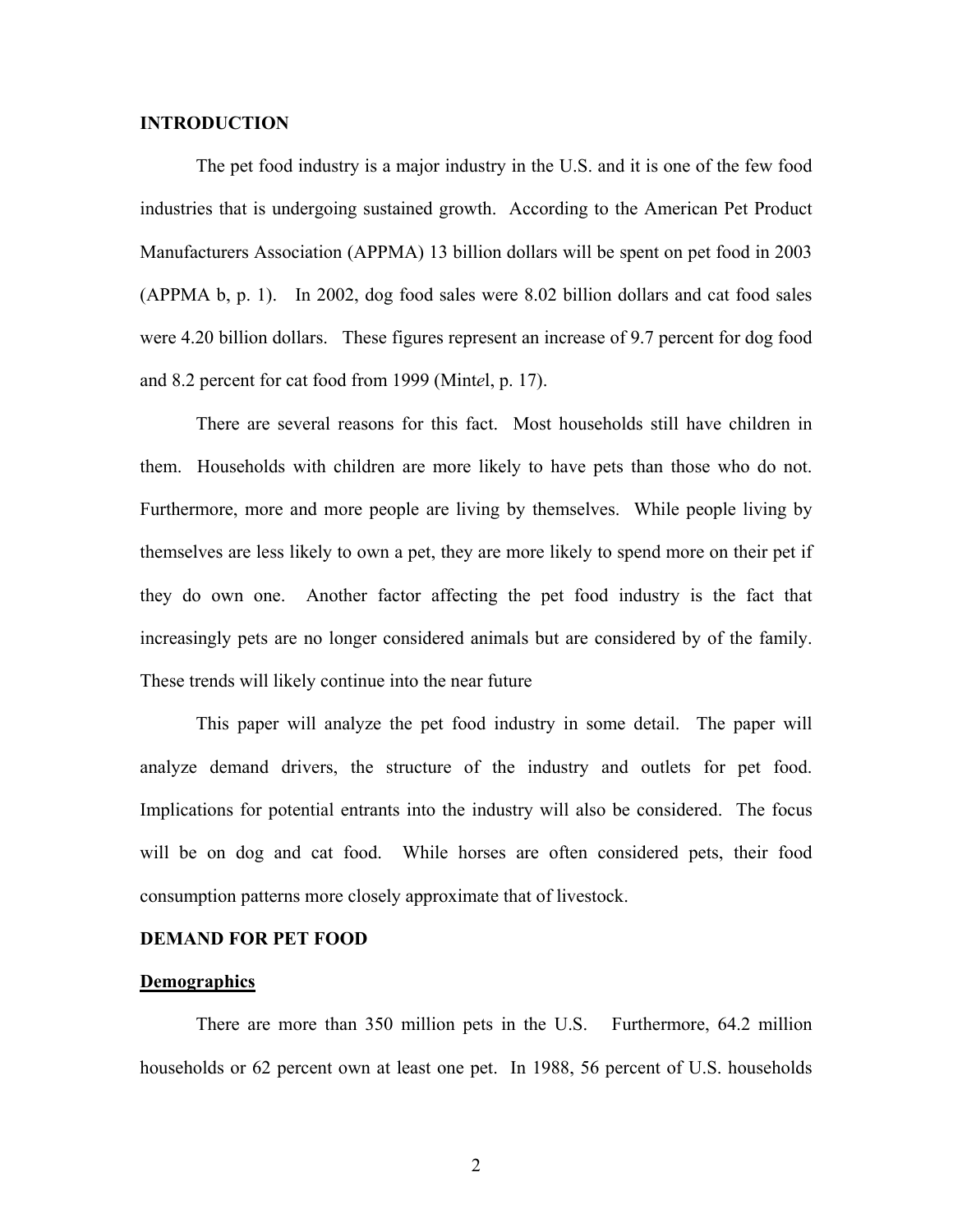owned pets (APPMA b, p. 1). Table 1 shows the breakdown in the number of pets in the

U.S.

| Table 1: Number of Pets in the U.S. |                                            |  |
|-------------------------------------|--------------------------------------------|--|
|                                     | <b>Type of Animal Number (in millions)</b> |  |
| Cats                                | 77.7                                       |  |
| Dogs                                | 65.0                                       |  |
| <b>Birds</b>                        | 17.3                                       |  |
| Reptiles                            | 8.8                                        |  |
| Small Animals*                      | 16.8                                       |  |
| Saltwater Fish                      | 7.0                                        |  |
| Freshwater Fish                     | 185.0                                      |  |
| <b>Total</b>                        | 377.6                                      |  |

\* Small animals include rabbits, hamsters, etc.

## Source: APPMA

While cats and dogs are not the most popular pets in terms of numbers they do represent the largest component of pet food purchases. In 2000, 39 percent of households owned dogs and 34 percent owned cats (Mint*e*l, p. 6). There are several reasons why cats are becoming more popular as pets: the level of maintenance is lower, and cats are more suited to living in an apartment than dogs (Mint*e*l, p. 8).

 U.S. demographics are contributing to the growth in the number of pets and the resulting increase in the amount of pet food purchased. In the U.S., 78.45 million people are aged 19 or under (Mint*e*l, p. 13). Pet ownership is higher in households with children than in those without children. In a survey conducted by Mint*e*l, 64 percent of households with children present owned pets whereas 52 percent of those without children owned pets (Mint*e*l, p. 67).

 While households with children are more likely to own pets than households without children, more than half of households without children own pets. Furthermore,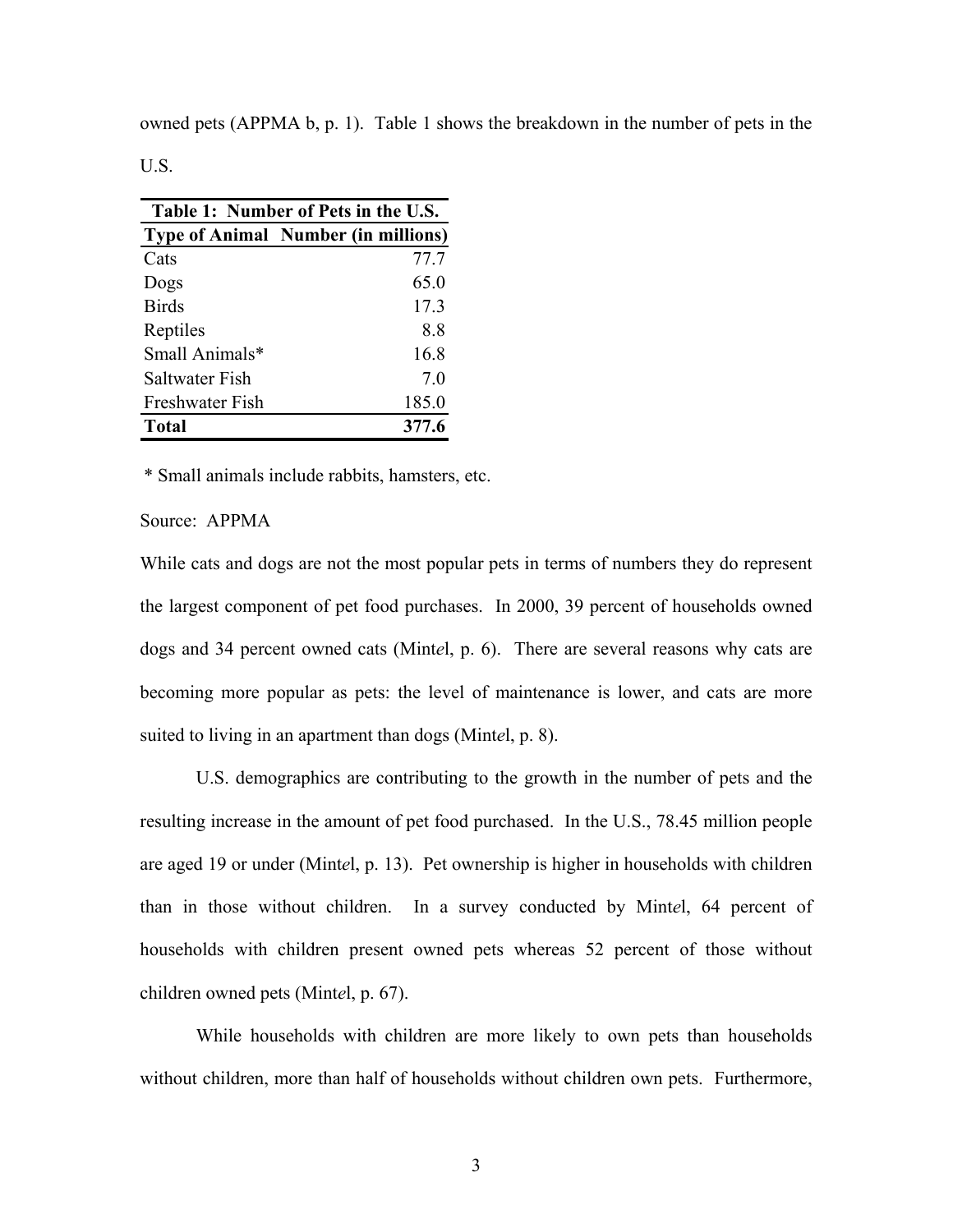these households often have more discretionary income than those with children. As a result, households without children spend more on their pets than those with children (Mint*e*l, p. 12). The implication of this is that even if the number of childless households increases the amount spent pet food may not be affected.

## **The Humanization of Pets**

 This leads to another factor affecting the demand for pet food, the humanization of pets. Pets are increasingly seen as family members, not animals. A list of some recently introduced pet food related items that point out this trend is listed in table 2.

| <b>Table 2: New Pet Food Product Launches</b> |                                       |  |  |
|-----------------------------------------------|---------------------------------------|--|--|
| <b>Product Name</b>                           | <b>Product Attribute</b>              |  |  |
| Crunchkin' Crunch Cards                       | Edible dog greeting cards             |  |  |
| Christmas Countdown Calendar                  | Advent Caledar with dog or cat treats |  |  |
| Hanukkah Doggie Treats                        | Kosher dog treats                     |  |  |
| Old West All Natural Shrimp Cat Treat         | All natural shirmp cat treat          |  |  |
| Howlin' Gourmet Dog Treats                    | Ogranic, kosher dog treat             |  |  |

Sources: APPMA b, Mint*e* l

This list is not to be considered complete by any means but it does show that pet food manufacturers do see a market for pet food that is purchased by owners who see their pets as more than animals.

 Furthermore, according to one survey, 83 percent of pet owners call themselves "mommy" or "daddy" and 59 percent celebrate their pet's birthday (Mint*e*l, p. 9). According to the APPMA, more than one million people have purchased health insurance for their pets (APPMA b, p.2). Most importantly for the pet food industry, 66 percent of pet owners specially prepare their pet's food (Mint*e*l, p. 9). The figures indicate that the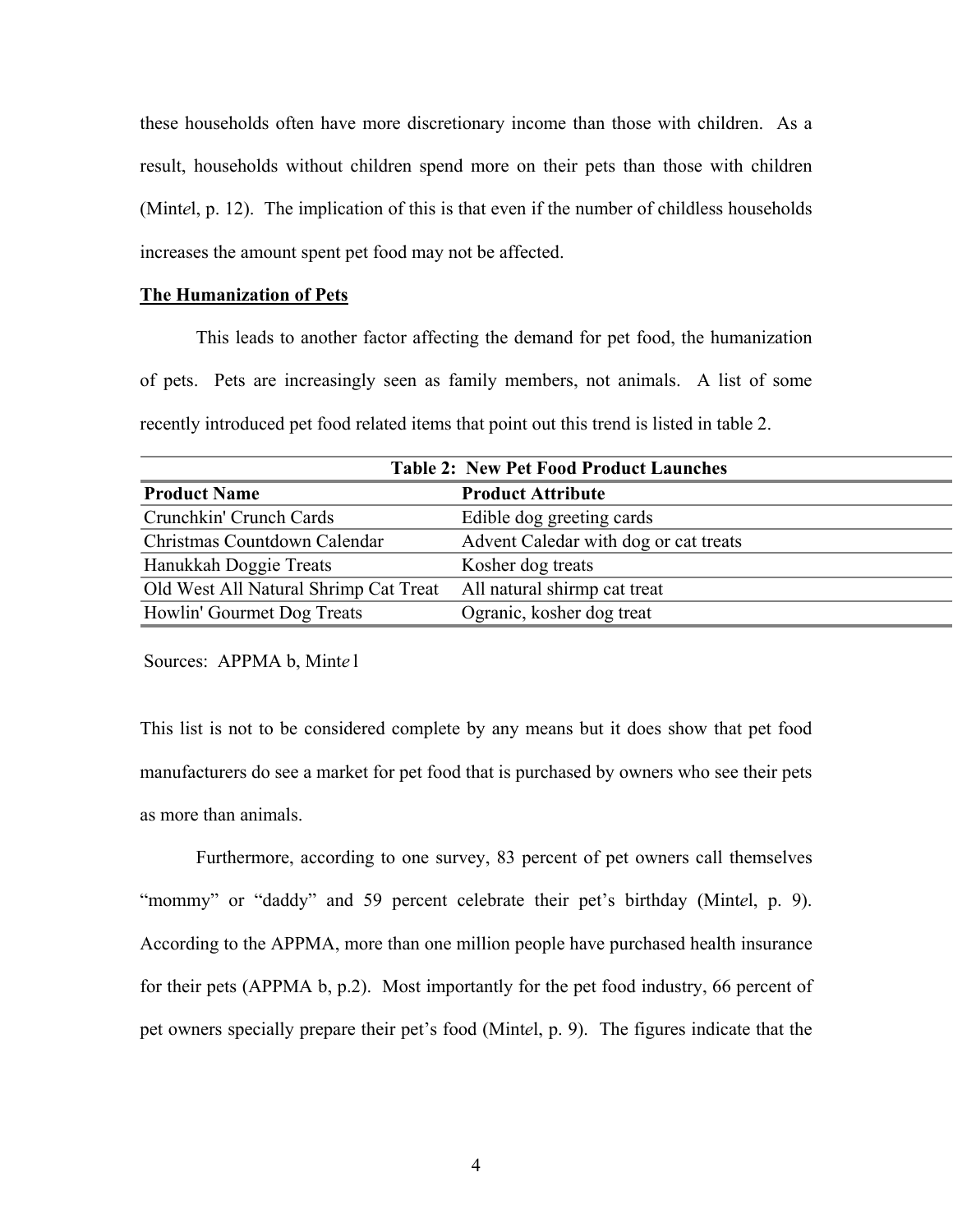trend for specialty foods for pets including low calorie, organic, and health food will continue.

 One impact of the increasing interest in heath is the movement away from moist pet food to high quality dry pet food. From 1999 to 2001, sales of dry dog food increased by 8.4 percent, while sales of canned dog food increased by 4.5 percent during the same time period (Mint*e*l, pp. 33,34). Particularly striking is the case of Procter and Gamble, manufacturers of Iams a premium dry food; their sales have increased by 25 percent from 1999 to 2001. Sales of dry cat food increased by 10.8 percent from 1999 to 2001, while sales of canned cat food declined by 8.8 percent during the same time period (Mint*e*l, pp. 37,38). However, canned cat food has a much larger role in the industry than canned dog food.

## **Foreign Trade**

 The U.S. is a major exporter of pet food. In 2001, the U.S. exported 908.52 million dollars in cat and dog food. Major export markets include Japan, Canada, Mexico and the European Union (EU) (Mint*e*l, p. 26). The U.S. imported 132.37 million dollars in dog and cat food, mostly from Canada (Mint*e*l, p. 27).

 The outlook for foreign trade is good. Pet ownership is increasing throughout the world, especially in countries where pet ownership is not the custom (Mint*e*l, p.27). The U.S. with its established industry and access to raw materials is well positioned to meet the increased demand for pet food.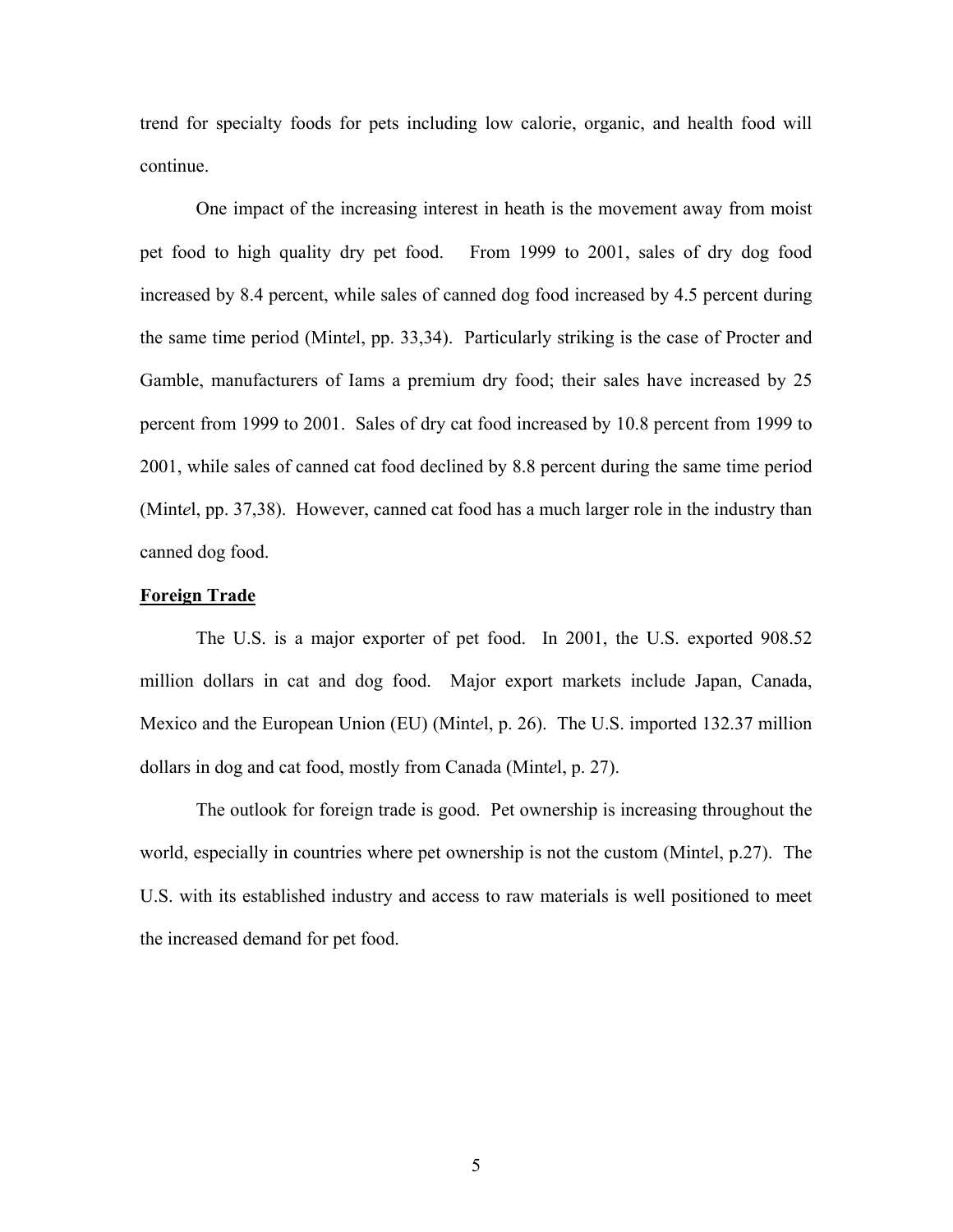## **STRUCUTURE OF THE INDUSTRY**

## **Major Firms**

Some of the largest firms in the food industry are major players in the pet food industry. Table 3 shows the market share for the major pet food firms in the industry.

| Table 3: Market Share of Pet Food Manufacturers 1999 and 2001 |                           |                           |  |
|---------------------------------------------------------------|---------------------------|---------------------------|--|
| Firm                                                          | <b>Market Share, 1999</b> | <b>Market Share, 2001</b> |  |
| Purina                                                        | 14.7                      | 14.2                      |  |
| <b>Friskies Pet Care</b>                                      | 11.8                      | 10.7                      |  |
| Procter and Gamble                                            |                           |                           |  |
| $($ Iams $)$                                                  | 7.4                       | 8.5                       |  |
| Heinz                                                         | 11.1                      | 8.3                       |  |
| Doane (Ol' Roy)                                               | 7.0                       | 7.6                       |  |
| Colgate-Palmolive                                             |                           |                           |  |
| (Hill's Pet Nutrition)                                        | 6.6                       | 6.7                       |  |
| Mars (Kal Kan)                                                | 4.6                       | 3.9                       |  |
| <b>Nutro</b>                                                  | 2.5                       | 3.5                       |  |
| Others                                                        | 34.4                      | 36.7                      |  |
| <b>Total</b>                                                  | 100.0                     | 100.0                     |  |

Source: Mint*e*l

This table has several interesting aspects. The largest pet food manufacturer is Purina, subsidiary of Nestle foods, the world's largest food manufacturer. In order to acquire Purina, Nestle was required to spin off Friskies. However, Purina only accounts for slightly more than 14 percent of all sales. Doane sells primarily private label food for retail firms. Hill's Pet Nutrition is produces prescription food and other specialty foods that are only available from veterinarians, breeders and pet supply stores (Mint*e*l, p. 41). Firms that are dependent on moist pet food, Mars and Heinz, have seen their market share decline.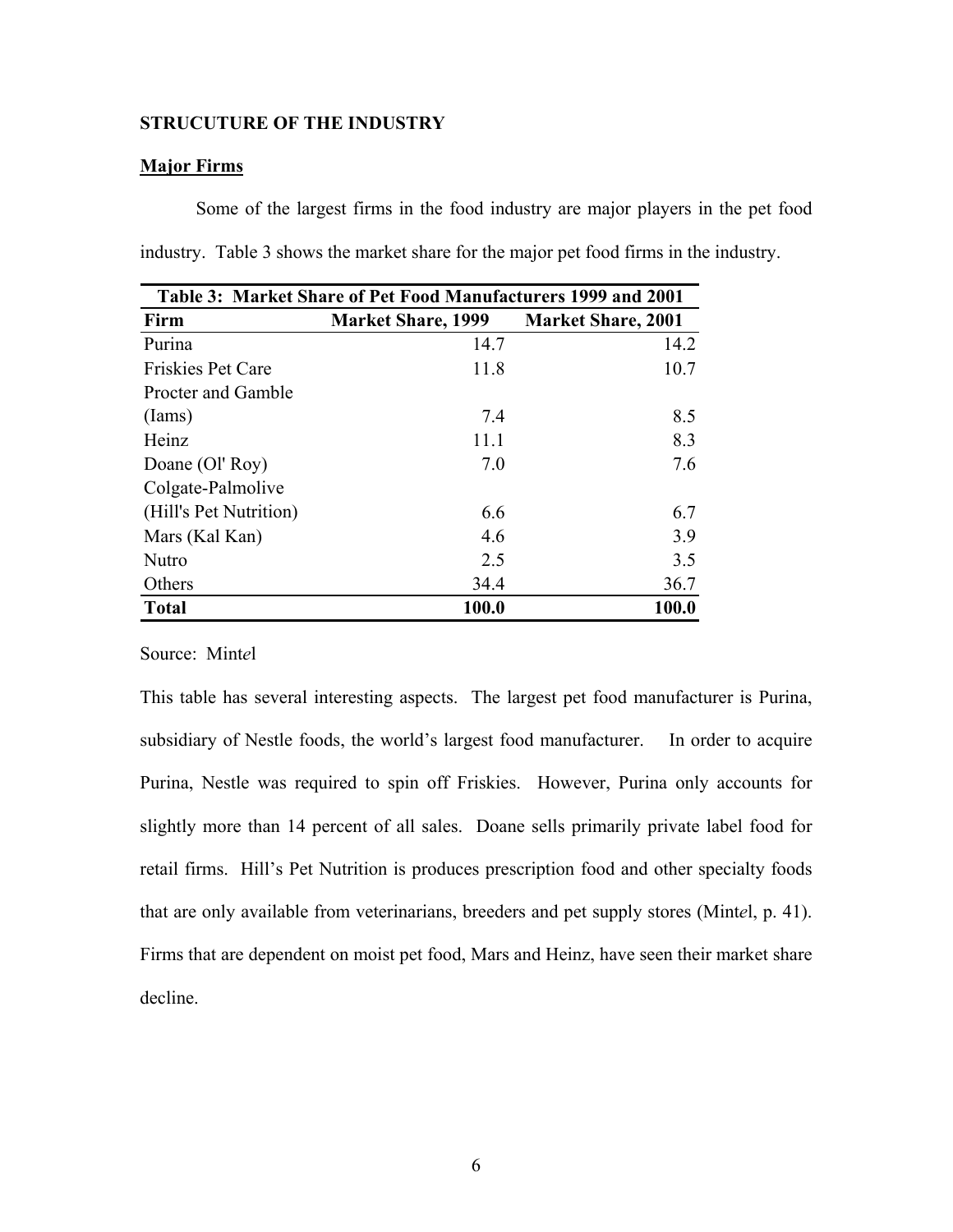Another interesting aspect of the industry is the fact that firms not listed account for almost 37 percent of sales. Apparently there is opportunity for small firms to enter the pet food market.

## **Distribution of Pet Food**

 Where pet food is purchased also provides opportunities for small firms attempting to enter the market. Table 4 outlines where pet food buyers purchase pet food. The table shows the wide array of choices consumers have when purchasing pet food.

| Table 4: Retail Sales of Pet Food and Supplies 2000 and 2002 |                                                    |       |  |  |
|--------------------------------------------------------------|----------------------------------------------------|-------|--|--|
| Outlet                                                       | <b>Percent of Sales 2000 Percent of Sales 2002</b> |       |  |  |
| Supermarkets                                                 | 38.8                                               | 37.4  |  |  |
| Pet Superstores                                              | 16.7                                               | 17.2  |  |  |
| <b>Mass Merchandisers</b>                                    | 15.8                                               | 16.4  |  |  |
| Farm and Feed Stores                                         | 5.4                                                | 5.4   |  |  |
| Vet/Kennel                                                   | 5.0                                                | 5.0   |  |  |
| Other*                                                       | 18.2                                               | 18.6  |  |  |
| <b>Total</b>                                                 | 100.0                                              | 100.0 |  |  |

\*Other includes drugstores, convenience stores, natural food stores, and Internet sales

Source: Mint*e*l

Most people buy their pet food at supermarkets. However, the market share of supermarket sales is declining. The market share of pet store chains and mass merchandisers such as Wal-Mart and Target are increasing. Outlets such as farm and feed stores and veterinarian offices are staying constant in terms of market share.

 Pet superstores have an advantage in that they sell premium dog and cat food (Mint*e*l, p. 56). This has allowed them to grow at the expense of supermarkets. Furthermore, a new entrant into the pet food industry may face difficulty obtaining shelf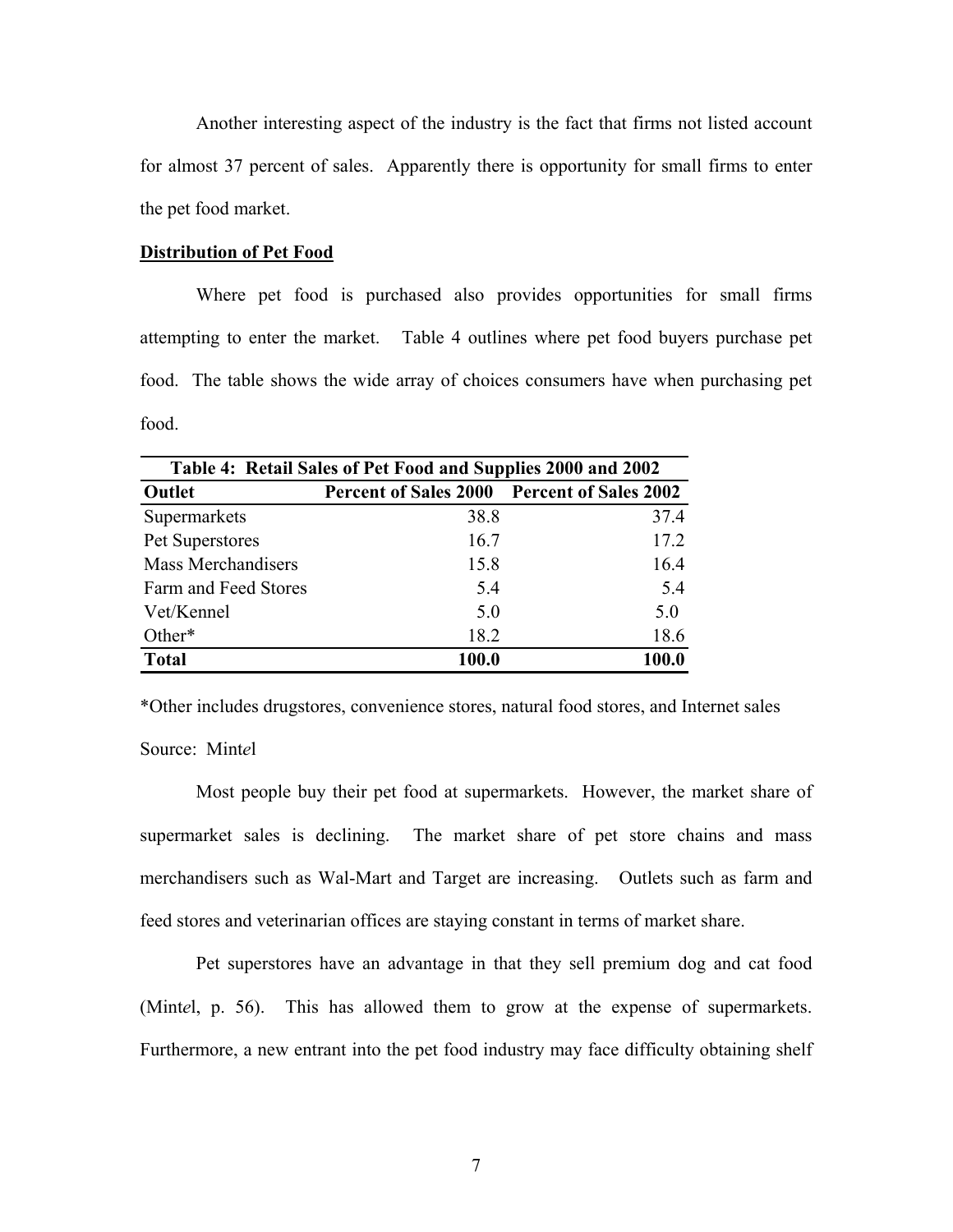space in a supermarket or mass merchandiser. It may be easier to obtain market access through pet stores, farm and feed stores, kennels and other small outlets.

## **IMPLICATIONS**

 The pet food industry is growing. Mint*e*l forecasts an annual increase in sales (not adjusted for inflation) of approximately 3.0 percent a year for both dog and cat food between 2003 and 2007 (Mint*e*l, pp. 82-83) in the U.S. Foreign demand is also increasing. Another positive aspect of the pet food industry is the increasing interest on health food and foods that are able to obtain a premium price.

 While some of the world's largest food manufacturing firms are involved in the pet food industry, no firm dominates. Furthermore, there are many potential outlets for pet food. Barriers to entry do not appear to be insurmountable for a firm attempting to enter the pet food industry particularly if the firm is attempting to meet a market niche whose needs are not currently being met.

#### **CONCLUSION**

 The pet food industry is growing and will likely continue to do so. Demographic trends indicate that the number of pets will continue to increase as will the amount spent on pets. Foreign demand is increasing and the U.S. is a major exporter of pet food. These are all positive trends for the industry.

 The structure of the pet food industry is also positive for firms considering entering the industry. No single firm dominates the manufacture of pet food and there are several outlets for firms considering launching a new pet food product.